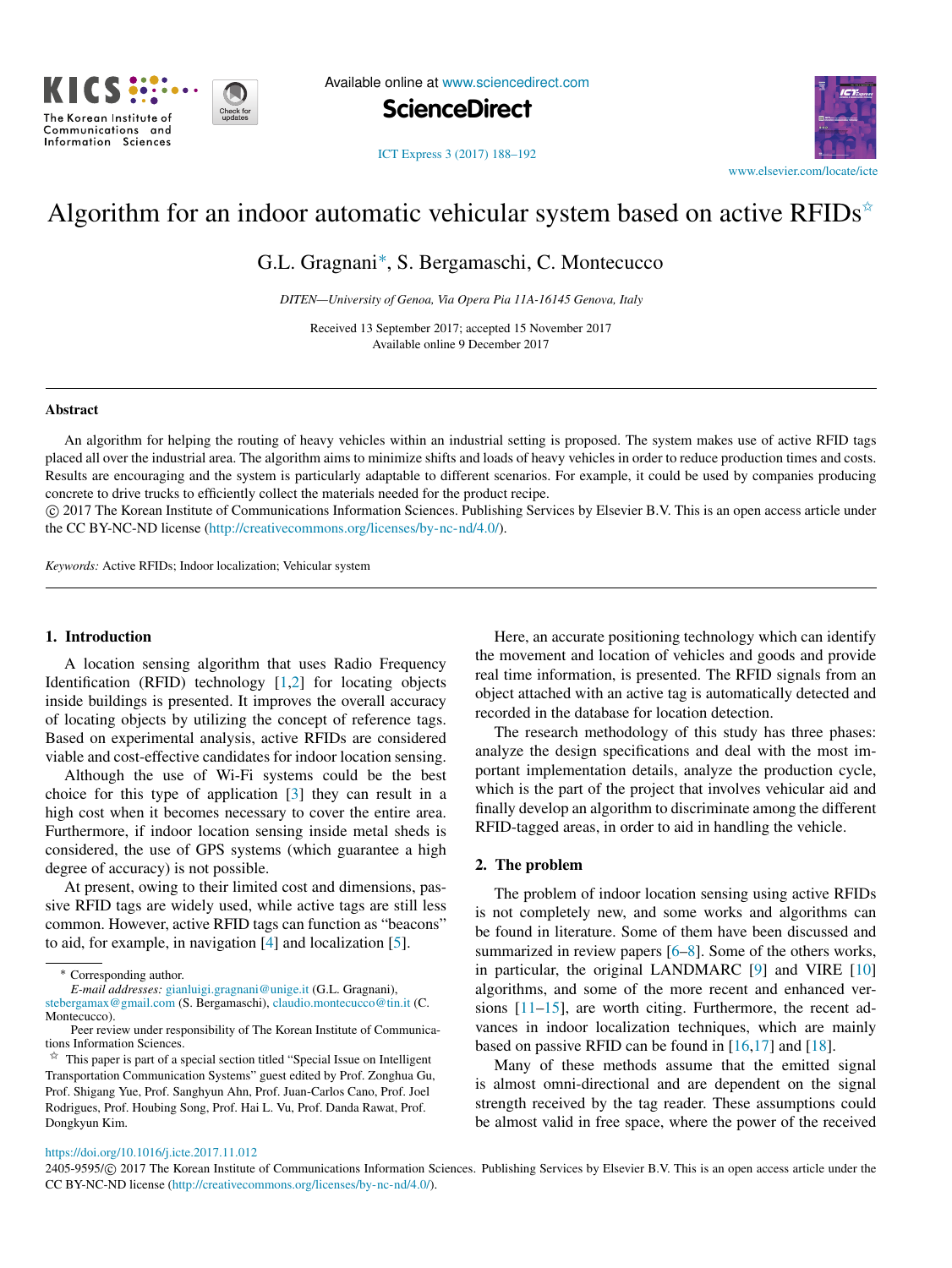signal can be measured to a certain degree of accuracy, since it decreases with distance according to the well-known Friis law [\[19\]](#page-4-8). Some models that account for the antenna height, path loss, delay, etc. in non-free-space environments have also been developed [\[20–](#page-4-9)[22\]](#page-4-10). Theoretically, such models can be used to correct the free-space assumption and estimate the distance from the reader to a tag, based on the received signal strength. However, the major limitation of such models is that most of them assume a propagation scenario with a limited number of reflections and obstacles. However, according to [\[23\]](#page-4-11), in which a study was conducted in a simple but real office building, the metal window frames and pipes passing through rooms are obstacles to RF signals that cannot be neglected. Furthermore, cabinets, timber walls, and people can cause extra path loss as well as multiple scattering when the signals penetrate through them.

Hence, in a real, complex operating environment similar to that considered in the present paper, where many reflections and multiple paths are present which are also time-varying, it is almost impossible to discriminate according to the signal strength. In addition, it must be noted that, because of production tolerances, the power of active tags can vary from one another, despite the fact that they are all tuned at the same output value. Furthermore, the use of a regular grid of passive tags for localization, which is suggested in many of the cited papers, is very difficult to implement in a real, harsh environment.

In the algorithm developed in the present work, one important design decision was to design a system that, rather than not reading, might give rise to false positives, which can be filtered out later. This choice was dictated by the environmental characteristics. While it is almost impossible to avoid false readings, it is also true that, under certain conditions, RFID tags will be unreadable and this would make the system "blind". Therefore, it was decided to operate with more power, at the cost of an increased number of false positives.

Moreover, another important constraint that was taken into account in implementing the algorithm was the processing speed capability of the system. Indeed the system is simultaneously engaged in the identification of the right container as well as in reading the necessary components for the recipe in progress, weighing, etc., while the vehicle is moving around at a more or less "random" speed and also along a path that is chosen by the human operator that cannot be predicted easily.

# 3. The production cycle

The following is a simplified, but typical production cycle of heavy industries. The main actions carried out by heavy vehicles are:

- 1. Select the order to be processed.
- 2. Retrieve the recipe related to that order.
- 3. For each material in the recipe,
	- (a) Retrieve the warehouse containing the material
	- (b) Collect the material
- (c) Select the proper area where the material must be unloaded
- (d) Unload the material at the specified area
- 4. If any warehouse or any other place is no longer needed, remove it from the recipe.

The processing phases described in point no: 3 can be repeated until the required quantity of materials is not collected.

It is possible to work in parallel with multiple production orders, switching from one production order to another.

During the process of material collection, it is checked whether the quantity of retrieved materials is sufficient to meet the production requirements. If something goes wrong during the collection process, the system must signal this with an error code.

All the operations are usually recorded in the log and the order status is updated each time an operation is completed.

It is possible to record the operations manually, since manual operation is required when handling materials without RFID tags, in cases when materials from other containers are to be used, and when operations mistakes have to be corrected.

When the total quantity of raw materials retrieved from the warehouses or manually recorded is equal to the quantity to be produced, a loading completion message is displayed by the system.

#### 4. The driving algorithm

Warehouse trucks are practical equipment for lifting and moving goods in warehouses. The working scenario of warehouse trucks is complicated. In industrial environments, it may be very useful to utilize control algorithms for driving vehicles during the stages of collecting materials from different containers or warehouses.

The basic idea is to have a single RFID reader that moves with the vehicle, and many fixed active RFID beacons, which are placed without following any regular disposition and that are used to tag the various regions of interest. This scheme is also referred to as *reverse RFID*, since it reverses the usual implementation of RFID subsystems by locating the RFID tags at fixed, known locations.

Due to the characteristics of the working environment, it is possible to have false readings of RFID tags and cases in which the tags are not read even if they are correctly transmitting a signal. However, due to the nature of the problem, it is necessary to implement a system that is more sensitive to false positives than to missed readings. In fact, false positives are not a big problem as the proposed algorithm eliminates them.

A key element that has to be taken into account when developing the algorithm is the processing speed capability of the system.

The system simultaneously performs an analysis to identify the correct area and read the list of necessary materials for the order in progress, while the truck is moving along a specific path, which needs to be predicted for the handling operations.

The proposed algorithm is based on the arrival times and repeated readings of the same identifier, which is sent from a specific area that is equipped with active RFID tags. The system matches each area with the following information: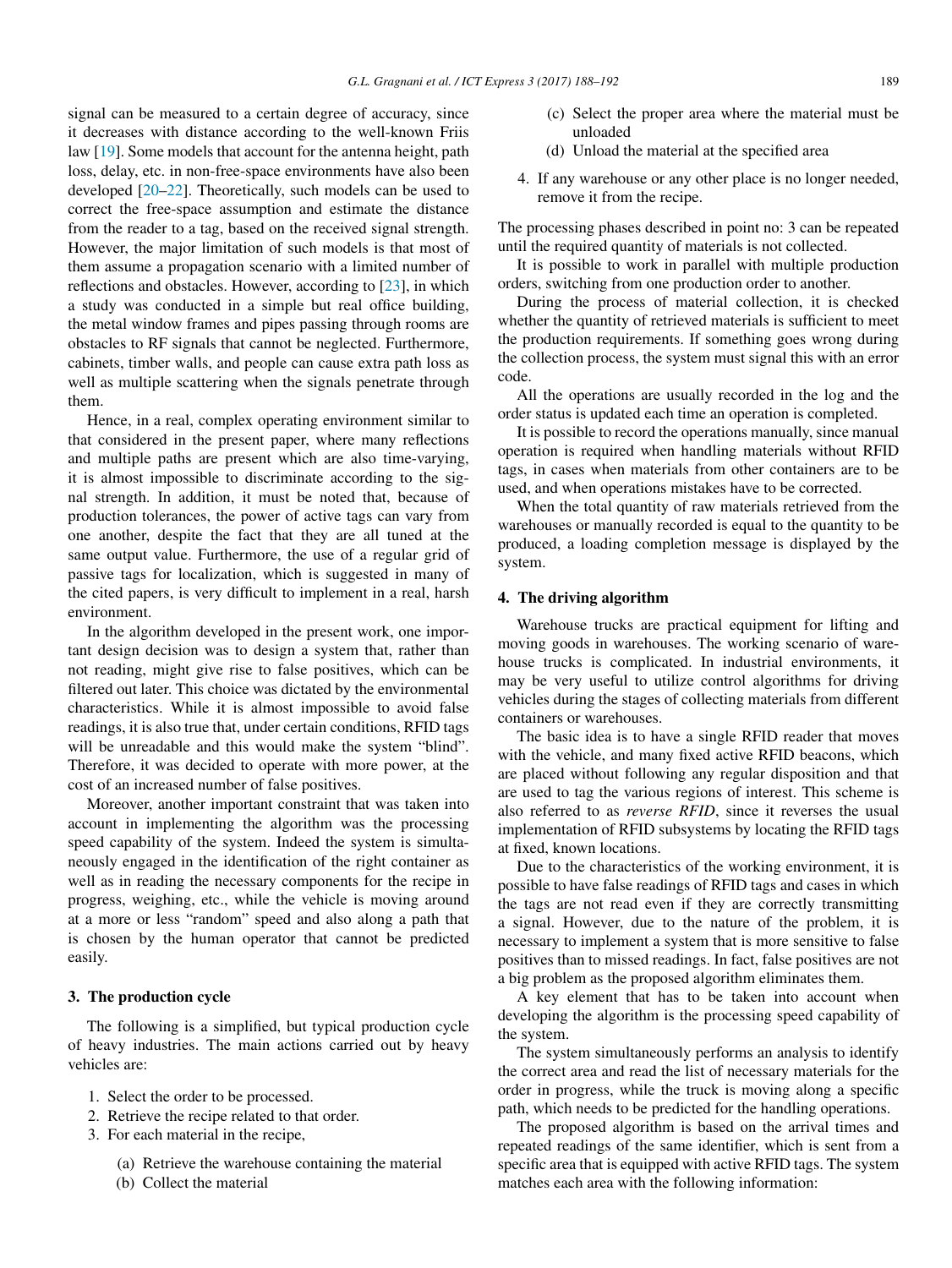- RFID code
- Area (container) description
- Type of container (e.g. warehouses, waste dump, other areas)
- Location
- Capacity.

Specific areas can be labeled with one or more RFID tags to enable automatic recognition by the vehicle.

The objective of the algorithm is to identify the container in which the vehicle is present and to decide if it is the correct place for the current recipe. In particular, the readings are counted and ordered by the arrival time and put in an *item* list. Another list is associated with the containers placed in that area. The tag identifiers (tag-id) that are received are asynchronously processed, according to the flowchart shown in [Fig. 1,](#page-2-0) while the item and container lists are updated at regular intervals. In particular, the item list is processed and any tag-id that has an arrival time exceeding a preset constant is removed from the list. The remaining tags are processed and the container list is updated accordingly. As for the recipe, during the production cycle, an in-memory copy is kept up to date with the operations, and the containers that are no longer valid are removed from the recipe table and marked as bad. These steps are summarized in the flowcharts shown in [Fig. 2.](#page-3-6) A decision is taken at regular intervals. At each clock tick, the container with the larger number of readings and with the more recent arrival time is selected.

The operator can also manually record any kind of operation. This is necessary because there may be areas without tags in the warehouse, from which materials need to be collected.

# 5. Results and discussion

Although a theoretical assessment of the capabilities of the algorithm, and, in turn, of the entire cycle, was not carried out, this algorithm was implemented in a real production line [\[24\]](#page-4-12).

For this, a radio-frequency identification subsystem featuring a reader and several tags in the 2.4 GHz band were used.

Active tags, working in beacon mode, were selected, ensuring that the system will properly work even in case of longer tag/reader distances, for example in warehouses. The batteries can last up to 5 years. The tags are encased in a rugged shell, for working in harsh environmental conditions and for protecting the RFID tags from dust (which is the main unwanted element in this case), extreme temperatures, and moisture.

The tags are placed near the warehouses to ensure unhindered operation and movements of the vehicle and good tag/receiver communication.

The output power of each tag can be adjusted for proper reading distance tuning. For example, when the vehicle enters very small tagged-areas, less power will be required for higher reading selectivity, since the tags will be very close to the reader.

The reader is enclosed (both the transceiver and the antenna) inside an IP65 box and is installed inside the vehicle cabin, just beyond the windshield.

<span id="page-2-0"></span>

Fig. 1. Flowchart for processing the received tag identifiers.

The identification information that the RFID tags transmits to the reader is typically a unique serial number. Although the tags are read-writable, the algorithm proposed in this paper does not require rewriting the tags or storing further information, because the unique tag identification number is sufficient to identify the area. The material-tag matching, which is the precise identification of the material available in that specific site, can be carried out via software using the information stored in a central database.

After a long testing period, the new system is now perfectly integrated in the production cycle, and has considerably enhanced the production quality.

## 6. Conclusions

In this paper, an algorithm for indoor automatic vehicular systems based on active RFIDs was introduced. The algorithm helps in driving a heavy vehicle inside an industrial area to efficiently collect materials needed for a specific production order from different warehouses. This system can be used (for example, by companies that produce concrete) to drive trucks for the efficient collection of materials needed for the product recipe. In such environments, the materials are stored in containers placed in different areas; each area is equipped with one or more tags in order to drive the truck to collect sand, cement, and lime.

Experimental analysis has demonstrated that the algorithm significantly enhances production, and therefore active RFID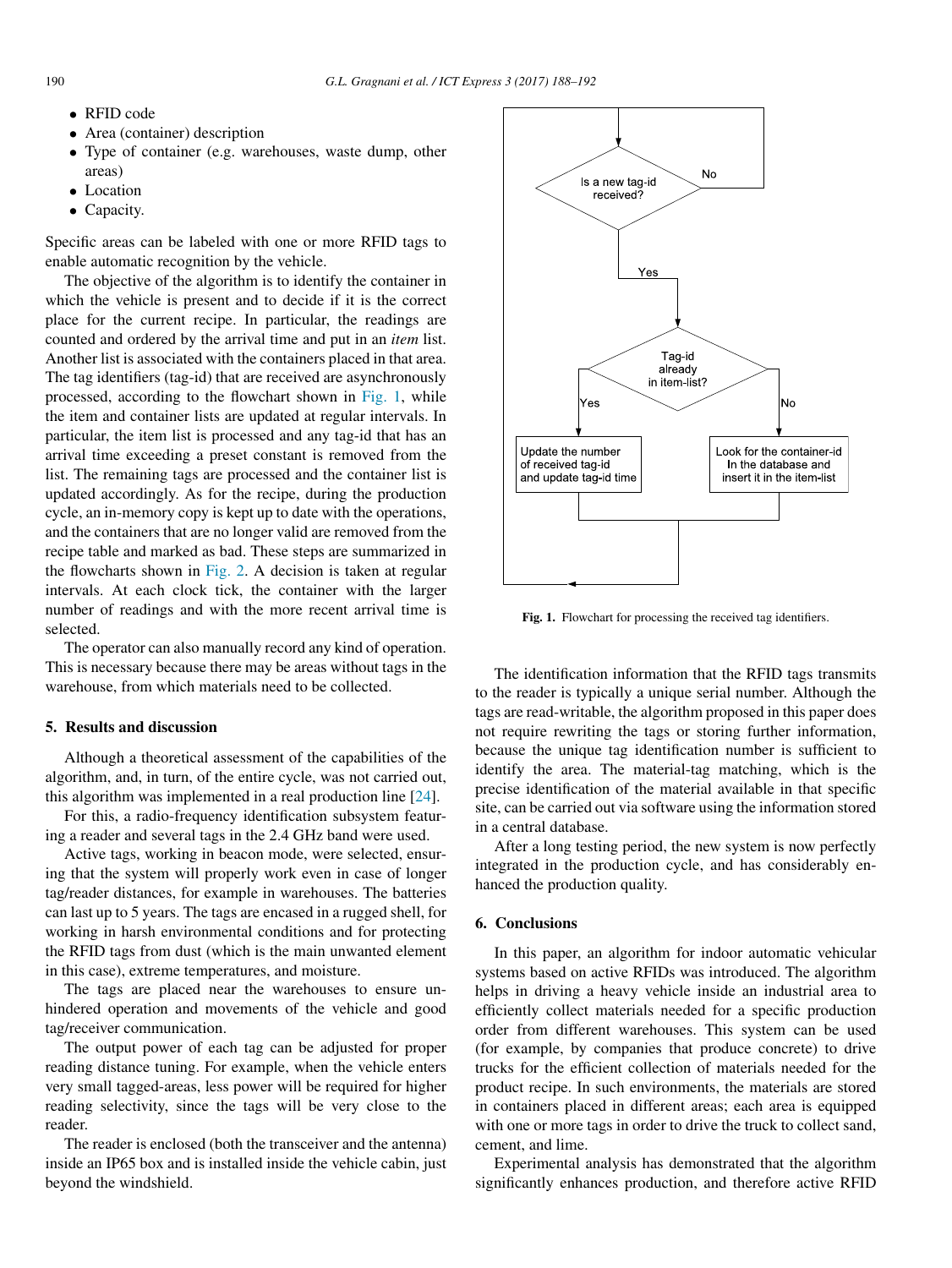<span id="page-3-6"></span>

Fig. 2. Tag list processing (a) and container selection (b) flowcharts.

technique is a viable and cost-effective candidate for indoor location sensing.

# Future developments would be focused on defining some metrics to access the capabilities and limitations of the system from a more quantitative perspective. For this, the customers could be asked to provide more relevant data for statistics, the decision algorithm could be studied from a theoretical perspective, and a simulation framework could be defined to quantify the dependence on various important parameters (e.g. vehicle speed, RFID location, area, dimensions, etc.).

## Conflict of interest

The authors declare that there is no conflict of interest.

## References

- <span id="page-3-0"></span>[1] [J. Landt, The history of RFID, IEEE Potentials 24 \(4\) \(2005\) 8–11.](http://refhub.elsevier.com/S2405-9595(17)30270-9/sb1)
- <span id="page-3-1"></span>[2] [J. Kabachinski, An Introduction to RFID, Biomed. Instrum. Technol.](http://refhub.elsevier.com/S2405-9595(17)30270-9/sb2) [39 \(2\) \(2005\) 131–134.](http://refhub.elsevier.com/S2405-9595(17)30270-9/sb2)
- <span id="page-3-2"></span>[3] [Z. Farid, R. Nordin, M. Ismail, Recent advances in wireless indoor](http://refhub.elsevier.com/S2405-9595(17)30270-9/sb3) [localization techniques and system, J. Comput. Netw. Commun. 2013](http://refhub.elsevier.com/S2405-9595(17)30270-9/sb3) [\(2013\) 12.](http://refhub.elsevier.com/S2405-9595(17)30270-9/sb3)
- <span id="page-3-3"></span>[4] [J. Pérez, F. Seco, V. Milanés, A. Jiménez, J.C. Díaz, T. De Pedro,](http://refhub.elsevier.com/S2405-9595(17)30270-9/sb4) [An RFID-based intelligent vehicle speed controller using active traffic](http://refhub.elsevier.com/S2405-9595(17)30270-9/sb4) [signals, Sensors 10 \(6\) \(2010\) 5872–5887.](http://refhub.elsevier.com/S2405-9595(17)30270-9/sb4)
- <span id="page-3-4"></span>[5] [Q. Fu, G. Retscher, Active RFID trilateration and location fingerprinting](http://refhub.elsevier.com/S2405-9595(17)30270-9/sb5) [based on RSSI for pedestrian navigation, J. Navig. 62 \(2\) \(2009\) 323–340.](http://refhub.elsevier.com/S2405-9595(17)30270-9/sb5)
- <span id="page-3-5"></span>[6] [L.M. Ni, D. Zhang, M.R. Souryal, RFID-based localization and tracking](http://refhub.elsevier.com/S2405-9595(17)30270-9/sb6) [technologies, IEEE Wirel. Commun. 18 \(2\) \(2011\) 45–51.](http://refhub.elsevier.com/S2405-9595(17)30270-9/sb6)